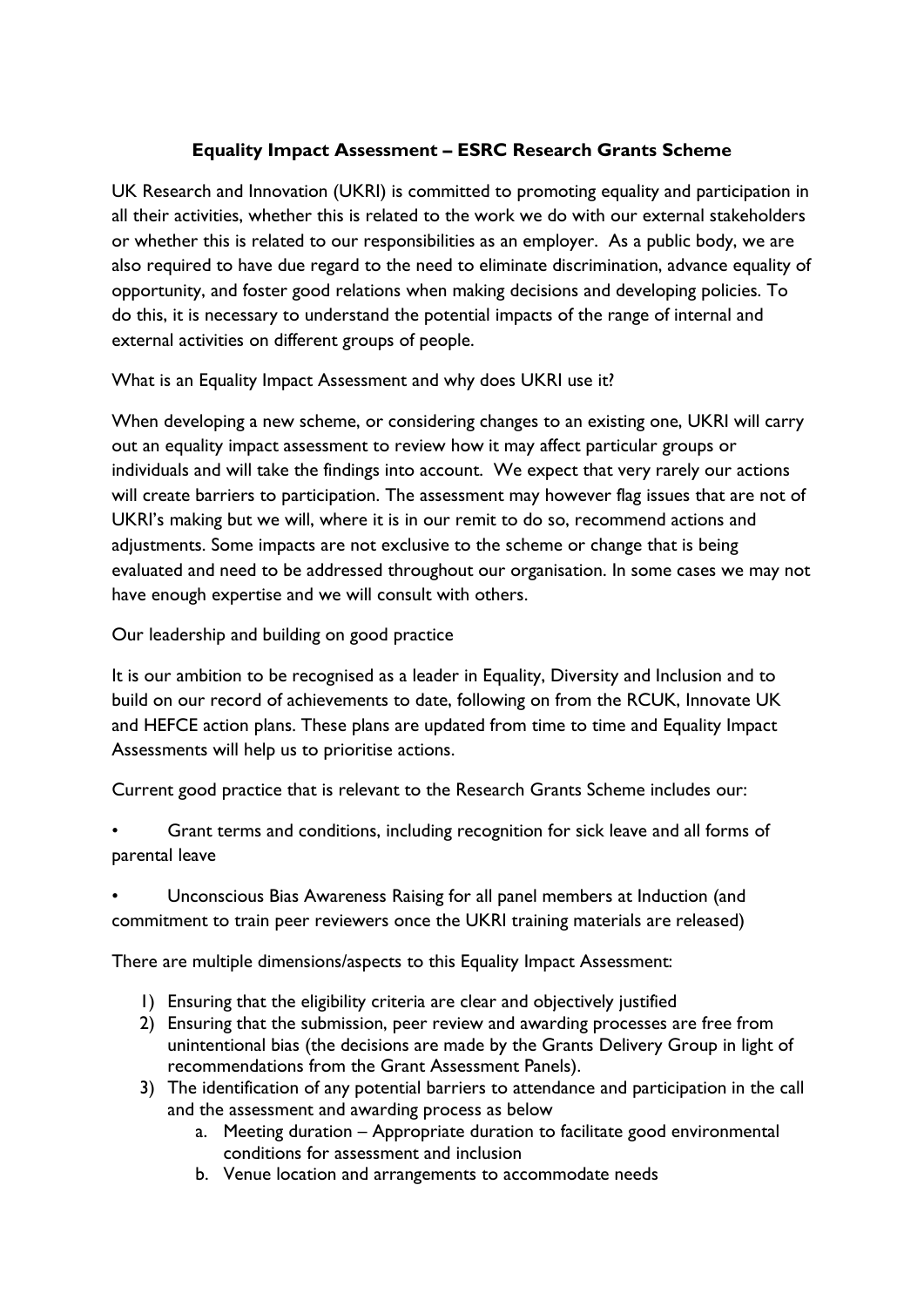- c. Broad ranging panel membership
- d. Meeting management/Chair/robust assessment criteria
- 4) Ongoing monitoring of this major investment through the Grants Delivery Group, who scrutinise panel data to ensure equitable treatment across disciplines, introducers and panels.

|              | <b>Question</b>                                                                                                                   | <b>Response</b>                                                                                                                                                                                                                                                                                                                                                                                                                                                                                 |
|--------------|-----------------------------------------------------------------------------------------------------------------------------------|-------------------------------------------------------------------------------------------------------------------------------------------------------------------------------------------------------------------------------------------------------------------------------------------------------------------------------------------------------------------------------------------------------------------------------------------------------------------------------------------------|
| $\mathbf{L}$ | Name of policy/funding                                                                                                            | ESRC Research Grants Scheme (a.k.a. Standard                                                                                                                                                                                                                                                                                                                                                                                                                                                    |
|              | activity/event being assessed                                                                                                     | Grants, Open Call)                                                                                                                                                                                                                                                                                                                                                                                                                                                                              |
|              |                                                                                                                                   |                                                                                                                                                                                                                                                                                                                                                                                                                                                                                                 |
|              | 2. Summary of aims and objectives                                                                                                 | The ESRC Research Grants (open call) invites                                                                                                                                                                                                                                                                                                                                                                                                                                                    |
|              | of the policy/funding activity/event                                                                                              | proposals from eligible individuals and research<br>teams for standard research projects, large-scale<br>surveys and other infrastructure projects and for<br>methodological developments. The call offers<br>researchers considerable flexibility to focus on any<br>subject area or topic providing that it falls within<br>ESRC's remit. Proposals can draw from the wider<br>sciences, but the social sciences must represent<br>more than 50 per cent of the research focus and<br>effort. |
|              |                                                                                                                                   | We particularly encourage ambitious and novel<br>research proposals addressing new concepts and<br>techniques and those with the potential for<br>significant scientific or societal and economic<br>impact. We are also keen to encourage fresh ideas<br>from new researchers and appropriate proposals<br>are welcomed from those with limited research<br>experience.                                                                                                                        |
|              |                                                                                                                                   | Our funding decisions are based on a number of<br>criteria including quality, timeliness, potential impact<br>and value for money.                                                                                                                                                                                                                                                                                                                                                              |
|              |                                                                                                                                   | The call is for applications ranging from $£350,000$ to<br>$£1$ million (100 per cent full economic cost (fEC))<br>for a period of up to five years.<br>Applicants can submit proposals to the call at any<br>time - there are no fixed closing dates.                                                                                                                                                                                                                                          |
| 3.           | What involvement and<br>consultation has been done in<br>relation to this policy? (e.g. with<br>relevant groups and stakeholders) | Consultation with the GAP Secretariat<br>Consultation with the ESRC Equality, Diversity and<br>Inclusion group<br>Consultation (by correspondence) with members of<br>the Grants Delivery Group (including panel chairs<br>and a member of the ESRC Council)                                                                                                                                                                                                                                    |
| 4.           | Who is affected by the<br>policy/funding activity/event?                                                                          | Applicants to the Research Grants scheme (Social<br>Science Researchers across the academic life-course<br>are eligible to apply).<br>Grant Assessment Panel Members and ESRC staff<br>attending the GAP and GDG meetings.                                                                                                                                                                                                                                                                      |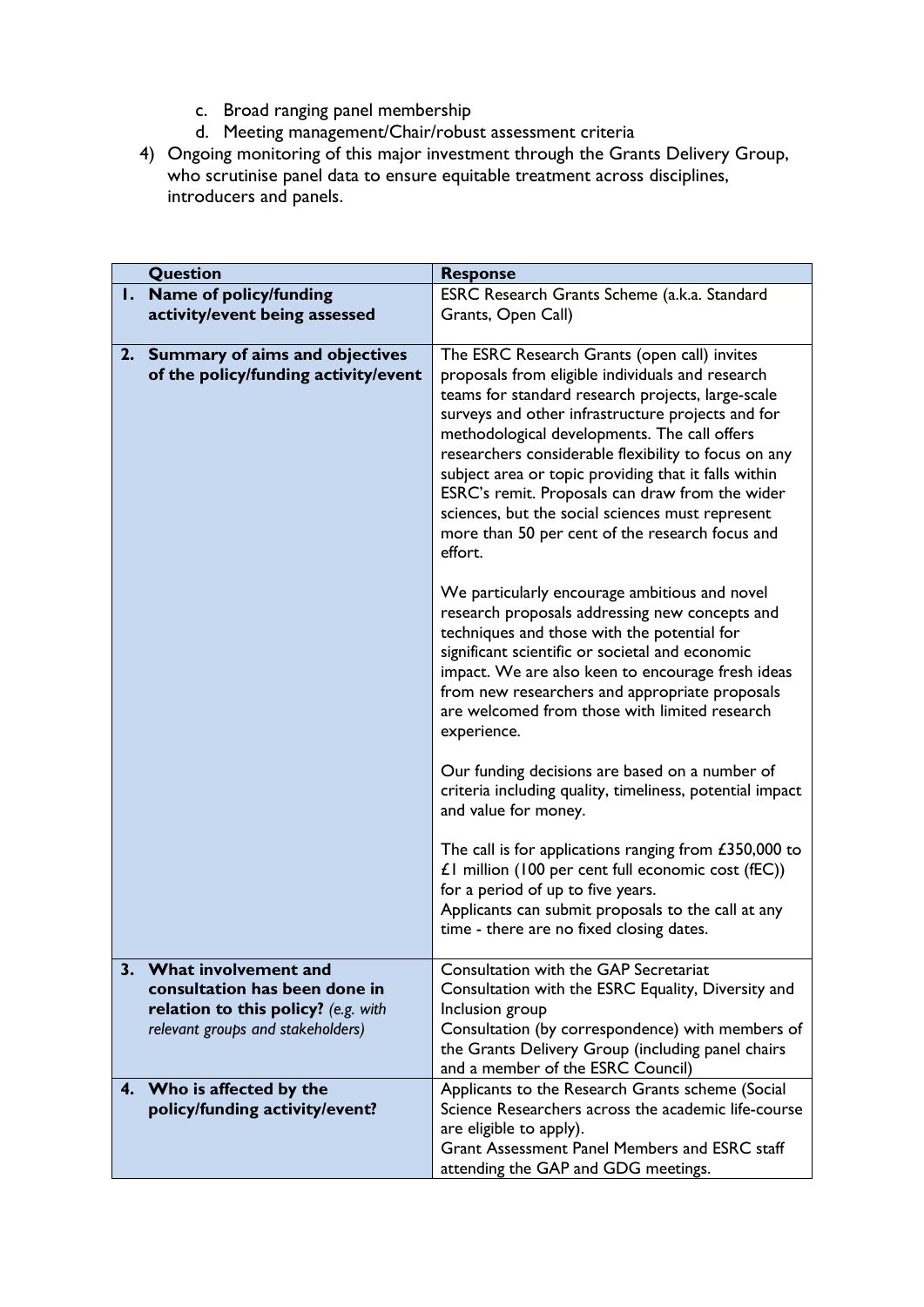| 5. What are the arrangements for    | The scheme is monitored and reviewed on an       |
|-------------------------------------|--------------------------------------------------|
| monitoring and reviewing the        | ongoing basis by the Grants Delivery Group which |
| actual impact of the policy/funding | meets three times a year following Grants        |
| activity/event?                     | Assessment Panel meetings to make funding        |
|                                     | decisions, scrutinise panel outcomes and discuss |
|                                     | policy issues relating to the schemes it is      |
|                                     | responsible for.                                 |

# **GENERAL EQUALITY AND DIVERSITY CONSIDERATIONS**

ESRC's standard Grant Assessment Panel process is designed with fairness in mind.

### **Eligibility and criteria**

- The Research Grants scheme is open to all eligible research organisations (RO). Applicants are eligible for funding whether or not they are established members of a recognised RO, but applicants who are not an established member of a recognised RO must be accommodated by the RO and provided with appropriate facilities to carry out the research.
- Track record is not a funding criterion for the scheme, and panels are briefed that they should not pay particular attention to track record of applicants. Whilst track record should play into panel decisions it should not be emphasised to the extent that innovative / potentially high impact work by less established researchers is disadvantaged. Panels are instructed to assess the application in front of them and not to 'read between the lines' or give the benefit of the doubt based on the reputation of the individual applicant or team, as this would be a form of confirmation bias.

#### **Standard Grant Terms and Conditions:**

- UKRI standard Grant Terms and Conditions comply with UK equality legislation and include provisions designed to mitigate against potential negative impacts (e.g. sick pay, parental and adoption leave, the possibility of part-time and flexible working, and grant extensions).
- Research Organisations are subject to equality legislation and have a duty to comply with it. RGC 8 states that 'The Research Organisation must assume full responsibility for staff funded from the grant and, in consequence, accept all duties owed to and responsibilities for these staff, including, without limitation, their terms and conditions of employment and their training and supervision, arising from the employer/employee relationship.' Universities are therefore required to make reasonable adjustments as required to support their staff.

#### **Panel recruitment:**

- Panel members are appointed, first and foremost, based on expertise. Our shortlisting process looks only at expertise/fit to vacancy and track record. We do not know the ethnicity/race, disability status or other protected characteristics for applicants as equal opportunities monitoring forms are detached from the applications and remain anonymous. Final decisions take into account trying to balance the panels by gender and geography (to ensure UK-wide representation) and seek to ensure a diversity of career stage and institutions. We will only make recruitment decisions which compromise diversity when it is objectively justified by the necessity to ensure the required breadth of subject expertise with high quality candidates.
- We aim to ensure that the composition of the panels are diverse, with each panel having at least a 60:40 gender balance, and if this is not possible we seek to ensure that there is a 60:40 gender balance across the GAPs as a whole.
- Where possible we ensure that the chair and vice chair of each panel are not the same gender.
- We encourage applicants across the full range of protected characteristics, and following each recruitment round we look at panel composition by race/ethnicity and disability status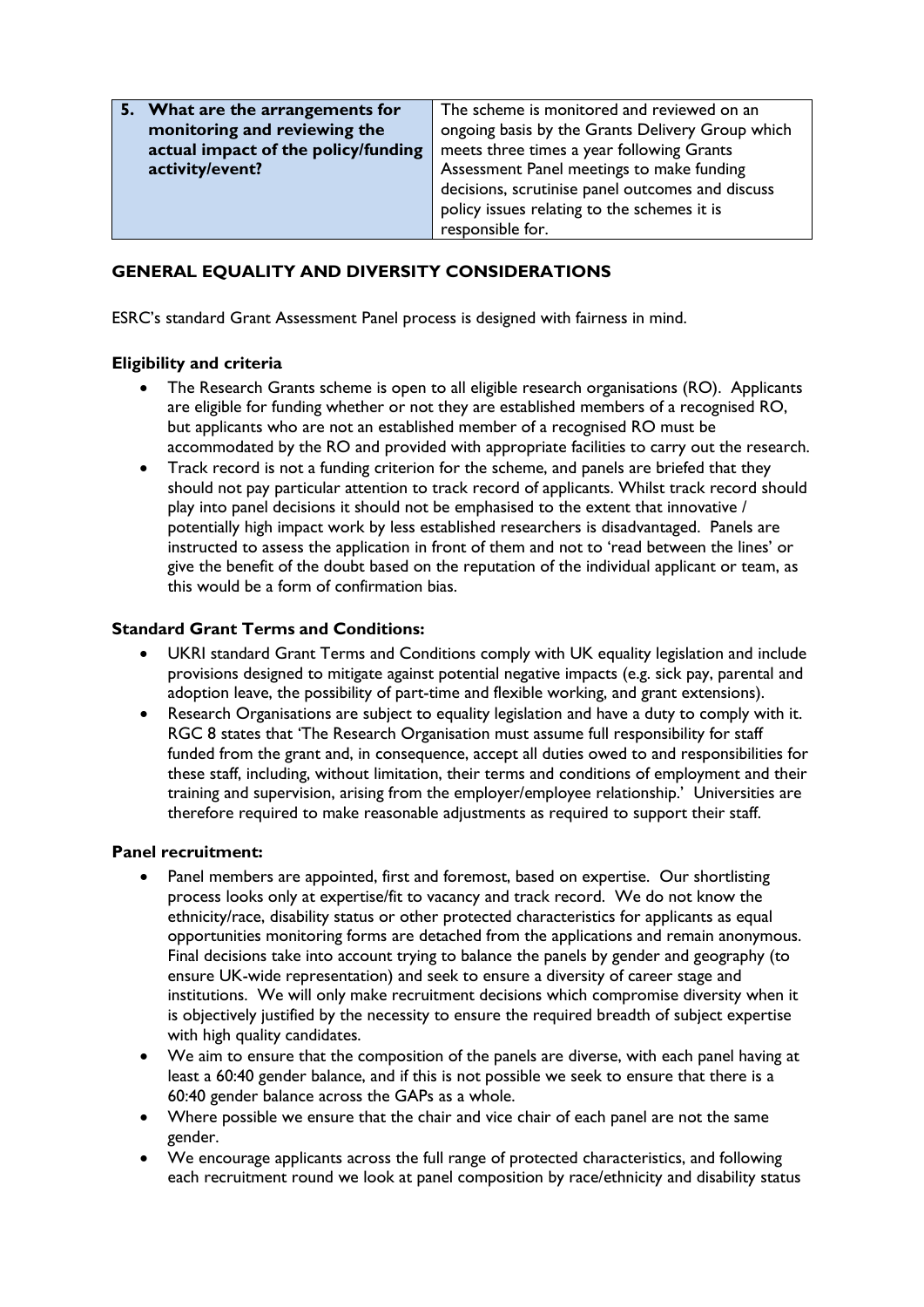and consider if we need to take additional action at the subsequent recruitment round (for instance, targeted advertising). We do not impose quotas.

#### **Process**

- The ESRC Peer Review College should be the first source of peer reviewers consulted by ESRC staff. All members of the ESRC community are encouraged to complete the ESRC peer review training tool which is mandatory for Peer Review College members. The training tool outlines the ESRC's standard peer review process and emphasises the importance of timely, objective, fair and informed peer review.
- The membership of the Peer Review College aims to reflect the community it represents and effort are made to achieve an appropriately balanced membership in terms of gender, age, ethnic origin etc.
- Where it is not possible to secure the necessary peer review from within the college membership ESRC case officers will look beyond the college membership.
- Peer reviewers are required to evidence their views and scores. ESRC staff conduct usability checks on all peer review comments and where there is evidence of bias or a reviewer has failed to provide evidence for their scores the review will be marked as 'unusable'.
- All panel members participate in an induction and training session which covers issues including fairness, objectivity and unconscious bias.
- It is the role of panel members to moderate and assess the quality of peer review and to agree final scores for each proposal. Panel members are briefed on unconscious bias and encouraged to feel empowered to constructively challenge potential bias where they identify it. The Panel Chairs and Panel Secretaries play a particularly important role in this respect. An implementation intention statement is read out at the beginning of each meeting which sets the tone for discussions and requires that panel members pay close attention to the scoring criteria and definitions.
- For each proposal we appoint two academic panel introducers who formally assess and score the proposal, and three readers (two academics and one user member) who are asked to participate in discussions in order to ensure that a diverse range of views are represented.

| <b>Protected</b><br><b>Characteristic</b><br>Group | Is there a potential<br>for positive or<br>negative impact? | Please explain and<br>give examples of<br>any evidence/data<br>used                                                                                                                                                        | <b>Action to address</b><br>negative impact (e.g.<br>adjustment to the<br>policy)                                                                                                                                                              |
|----------------------------------------------------|-------------------------------------------------------------|----------------------------------------------------------------------------------------------------------------------------------------------------------------------------------------------------------------------------|------------------------------------------------------------------------------------------------------------------------------------------------------------------------------------------------------------------------------------------------|
| <b>Disability (both</b><br>mental and<br>physical) | Potential negative                                          | Also see above, under<br>General Equality and<br><b>Diversity</b><br>Considerations.                                                                                                                                       | Also see above, under<br>General Equality and<br><b>Diversity</b><br>Considerations.                                                                                                                                                           |
|                                                    |                                                             | Je-S does not<br>currently comply with<br>disability accessibility<br>schemes. This will be<br>picked up by the<br>Research and<br>Innovation Funding<br>Service (RIFS) project.<br>Applicants should<br>seek support from | Solicit information from<br>panel meeting<br>participants (in<br>confidence) about any<br>additional requirements<br>they may have in order<br>to fully participate.<br>Ensure that venues offer<br>an accessible and<br>inclusive environment |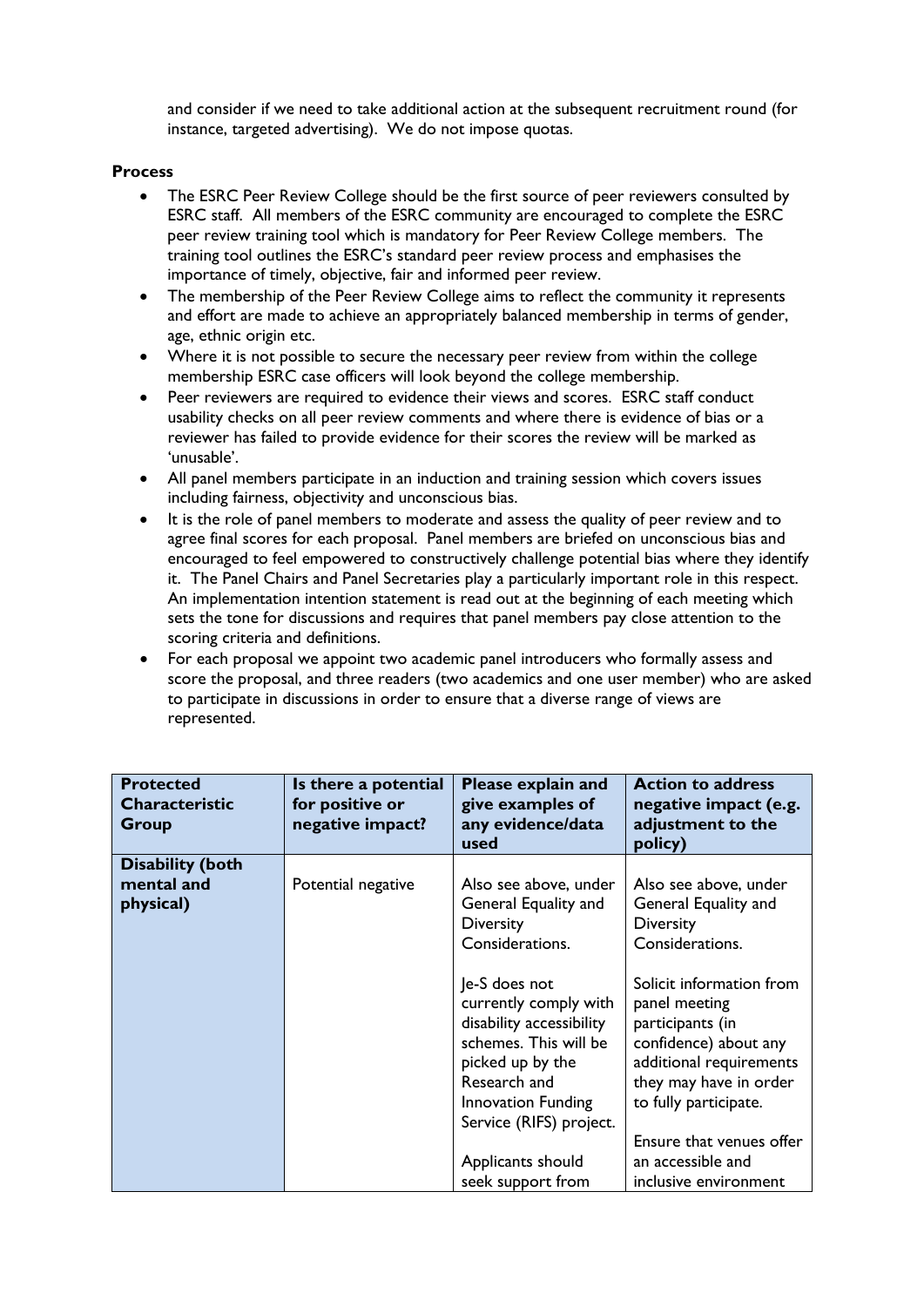|  | their own institution's  | for participants.            |
|--|--------------------------|------------------------------|
|  | research support         | Depending on the needs       |
|  | office.                  | identified,                  |
|  |                          | considerations might         |
|  | Panel meeting            | include:                     |
|  | attendees with           | Accessibility for            |
|  | physical disabilities    | wheelchair                   |
|  | may have difficulties if | users and                    |
|  | meeting venues           | people with                  |
|  | cannot cater for their   | impaired                     |
|  | needs                    | mobility;                    |
|  |                          | Induction loops<br>$\bullet$ |
|  | Panel meeting            |                              |
|  | attendees with neuro-    | for the hearing              |
|  | disabilities may         | impaired;                    |
|  | experience difficulties  | Adequate                     |
|  | with concentration       | lighting,                    |
|  |                          | alternative                  |
|  | and focus during panel   | document                     |
|  | assessments              | formatting and               |
|  |                          | potential use of             |
|  |                          | screen readers               |
|  |                          | for the visually             |
|  |                          | impaired;                    |
|  |                          | Dietary<br>٠                 |
|  |                          | restrictions for             |
|  |                          | those with                   |
|  |                          | coeliac, diabetes            |
|  |                          | etc.                         |
|  |                          | Provision of                 |
|  |                          | documents in                 |
|  |                          | sans-serif,                  |
|  |                          | dyslexia-friendly            |
|  |                          | fonts; and                   |
|  |                          | dyslexia-friendly            |
|  |                          | formats;                     |
|  |                          | Avoiding                     |
|  |                          | colours, lighting            |
|  |                          | etc that may                 |
|  |                          | trigger                      |
|  |                          | migraines,                   |
|  |                          | epilepsy;                    |
|  |                          | Ensuring that                |
|  |                          | plenty of breaks             |
|  |                          | are built into               |
|  |                          | the agenda;                  |
|  |                          |                              |
|  |                          | Ensuring                     |
|  |                          | sufficiently                 |
|  |                          | bright and                   |
|  |                          | spacious rooms;              |
|  |                          | Ensure that                  |
|  |                          | venues are                   |
|  |                          | easily accessible            |
|  |                          | to main                      |
|  |                          | transport links.             |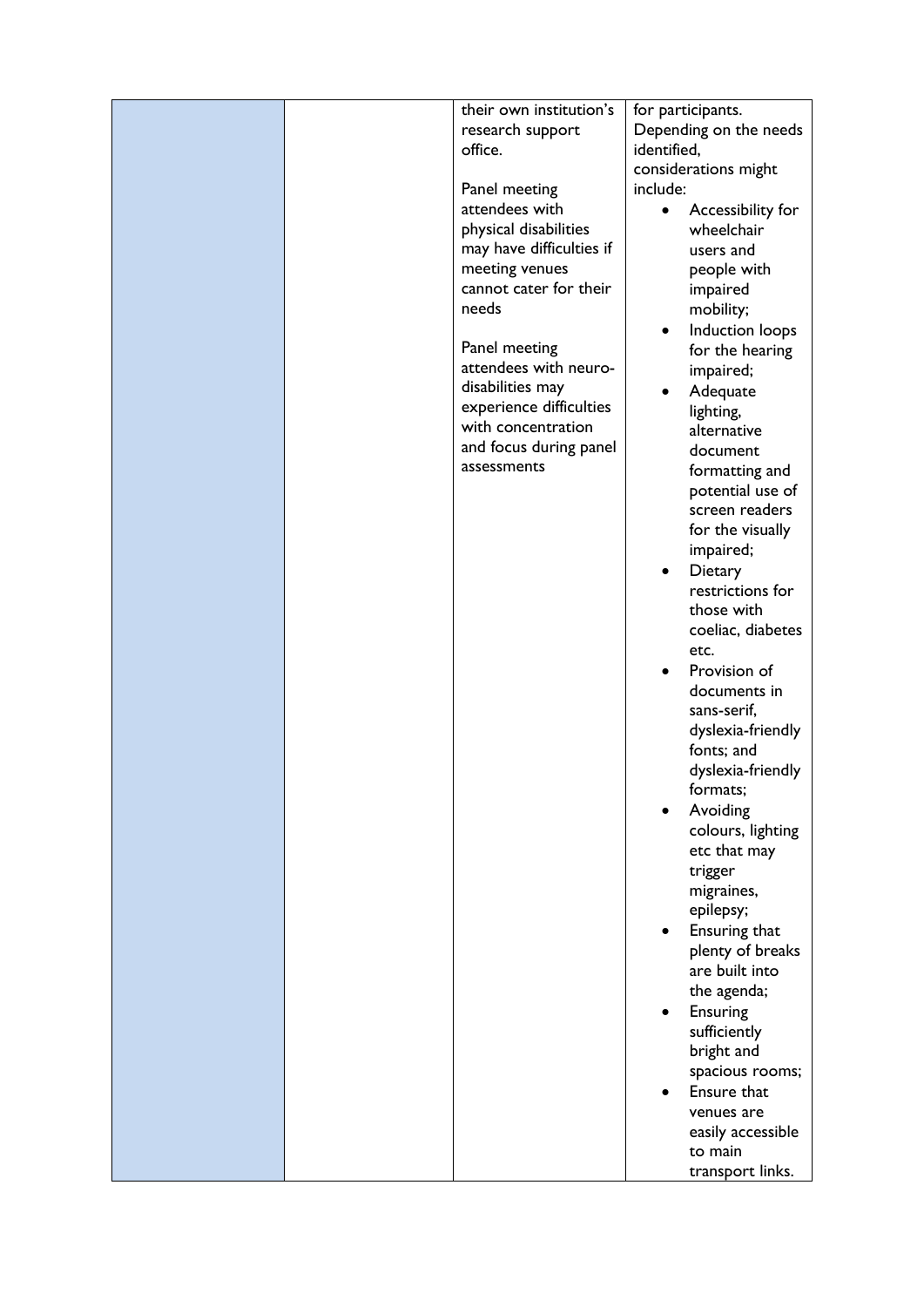| <b>Gender</b><br>reassignment | Potential negative | Also see above, under<br>General Equality and<br><b>Diversity</b><br>Considerations.                                           | Consider paying<br>T&S for carers<br>or support<br>workers to<br>attend alongside<br>the participant<br>(supplementing,<br>not replacing,<br>their employer's<br>contractual<br>obligations).<br>Where there<br>are particular<br>constraints<br>consider<br>opportunities<br>for participants<br>to engage in a<br>different way<br>(via video-link,<br>tele-conference<br>for instance).<br>Also see above, under<br>General Equality and<br>Diversity<br>Considerations. |
|-------------------------------|--------------------|--------------------------------------------------------------------------------------------------------------------------------|-----------------------------------------------------------------------------------------------------------------------------------------------------------------------------------------------------------------------------------------------------------------------------------------------------------------------------------------------------------------------------------------------------------------------------------------------------------------------------|
|                               |                    | Trans people may be<br>absent from work as a<br>consequence of<br>transition and UKRI<br>records may show the<br>wrong gender. | <b>UKRI</b> terms and<br>conditions are flexible in<br>nature and absence as a<br>result of medical<br>treatment. We would<br>expect that absence<br>related to transition<br>would be covered by<br>the Research<br>Organisation's sick<br>policy and strongly<br>encourage ROs to treat                                                                                                                                                                                   |
| Marriage or civil             | Probably not.      |                                                                                                                                | absence relating to<br>transition like any other<br>sick absence.<br>Consideration needs to<br>be given at UKRI level<br>as to how records<br>(including Gateway to<br>Research and other<br>communications<br>materials) might be<br>adjusted.                                                                                                                                                                                                                             |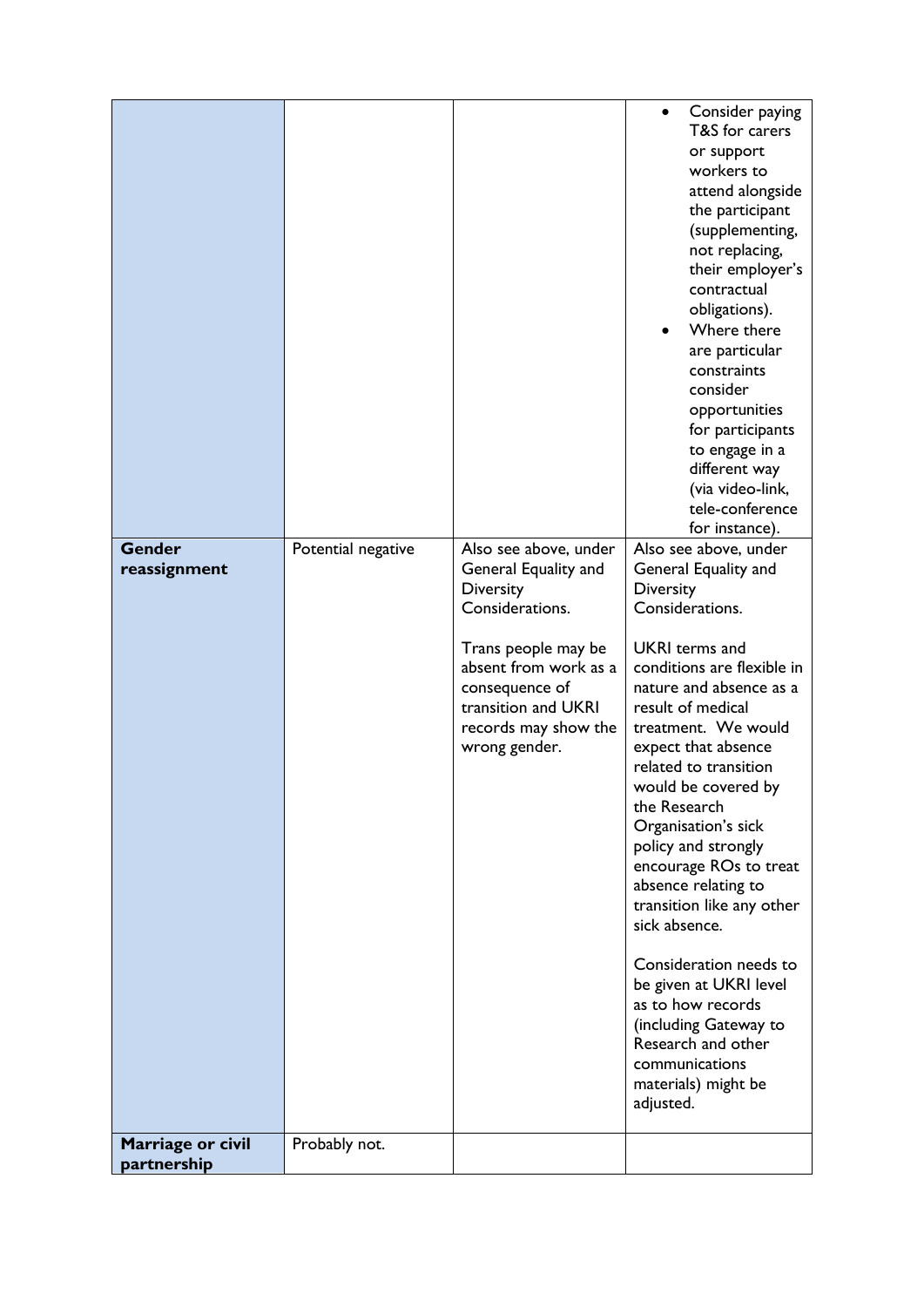| <b>Pregnancy and</b> | Potential negative | Also see above, under | Also see above, under       |
|----------------------|--------------------|-----------------------|-----------------------------|
| maternity            |                    | General Equality and  | General Equality and        |
|                      |                    | <b>Diversity</b>      | <b>Diversity</b>            |
|                      |                    | Considerations.       | Considerations.             |
|                      |                    |                       |                             |
|                      |                    |                       | Provision for parental      |
|                      |                    |                       | leave (including            |
|                      |                    |                       | maternity leave,            |
|                      |                    |                       | paternity leave and         |
|                      |                    |                       | leave related to            |
|                      |                    |                       | surrogacy and adoption)     |
|                      |                    |                       | are covered in the          |
|                      |                    |                       | <b>UKRI</b> terms and       |
|                      |                    |                       | conditions.                 |
|                      |                    |                       |                             |
|                      |                    |                       | We should ensure the        |
|                      |                    |                       | use of gender neutral       |
|                      |                    |                       | language - parental         |
|                      |                    |                       | leave, irrespective of      |
|                      |                    |                       | sexual orientation.         |
|                      |                    |                       |                             |
|                      |                    |                       | The costs of additional     |
|                      |                    |                       | childcare for grant-        |
|                      |                    |                       | holders, beyond that        |
|                      |                    |                       | required to meet the        |
|                      |                    |                       | normal contracted           |
|                      |                    |                       | requirements of the job,    |
|                      |                    |                       | and that are directly       |
|                      |                    |                       | related to the project,     |
|                      |                    |                       | may be requested as a       |
|                      |                    |                       | directly incurred cost if   |
|                      |                    |                       | the institutional policy is |
|                      |                    |                       | to reimburse them.          |
|                      |                    |                       | However, childcare          |
|                      |                    |                       | costs associated with       |
|                      |                    |                       | normal working              |
|                      |                    |                       | patterns may not be         |
|                      |                    |                       | sought.                     |
|                      |                    |                       | Consider whether the        |
|                      |                    |                       | venue for the GAP           |
|                      |                    |                       | meeting is able to          |
|                      |                    |                       | provide facilities for      |
|                      |                    |                       | breastfeeding/expressing    |
|                      |                    |                       | mothers if necessary.       |
|                      |                    |                       |                             |
|                      |                    |                       | Reimbursement of            |
|                      |                    |                       | additional childcare        |
|                      |                    |                       | costs if the meeting        |
|                      |                    |                       | participant is otherwise    |
|                      |                    |                       | unable to attend (this      |
|                      |                    |                       | could include childcare     |
|                      |                    |                       | at the venue, additional    |
|                      |                    |                       | hours of childcare in the   |
|                      |                    |                       | child's usual setting or    |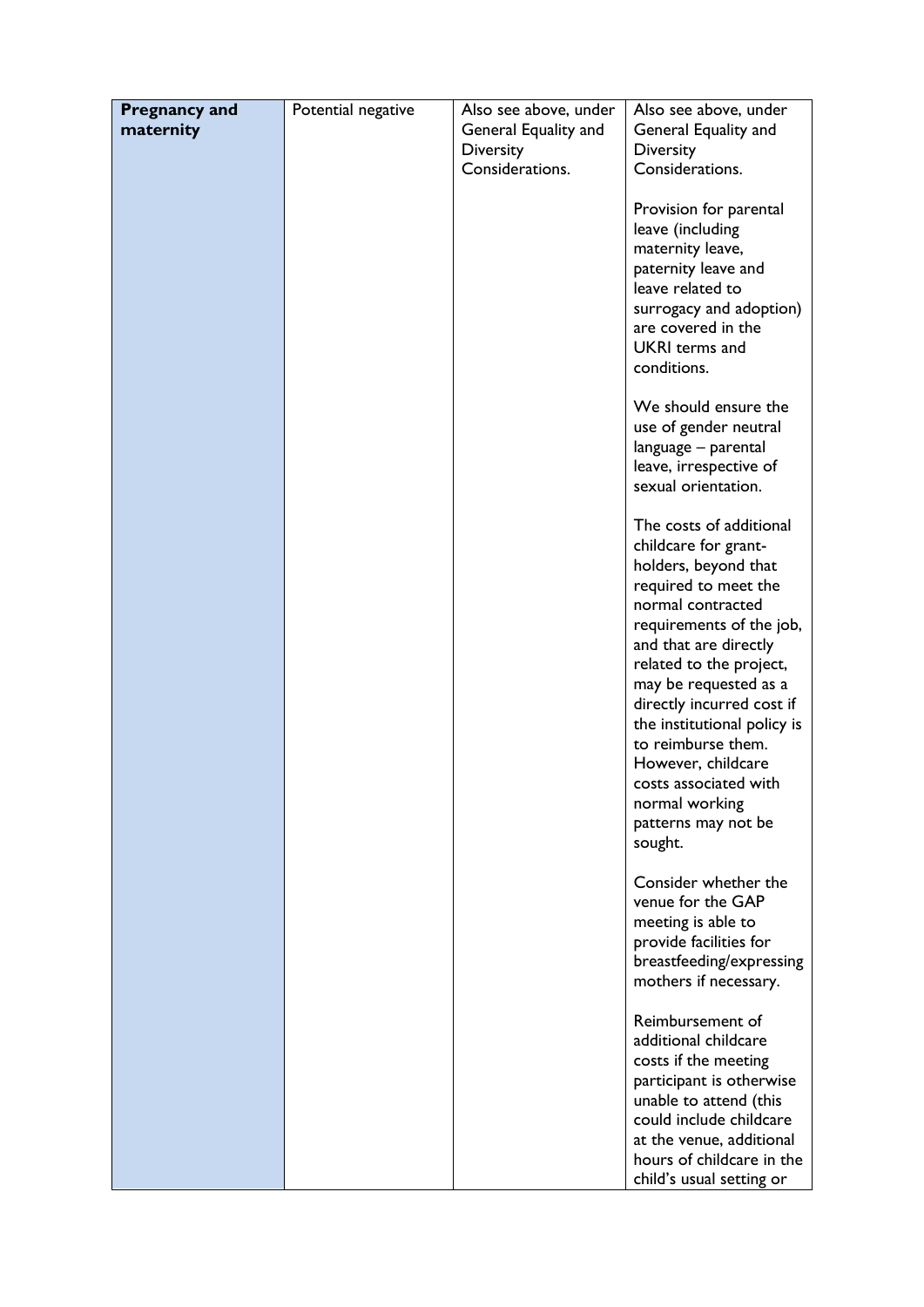|                                      |                    |                                                                                                                                                                                                                                                                                                  | paying for a relative to<br>travel to care for school<br>age children).                                                                                                                                                                                                                                                                                                                                                                                                                                                                                                                                                                                                                                                                                                                                   |
|--------------------------------------|--------------------|--------------------------------------------------------------------------------------------------------------------------------------------------------------------------------------------------------------------------------------------------------------------------------------------------|-----------------------------------------------------------------------------------------------------------------------------------------------------------------------------------------------------------------------------------------------------------------------------------------------------------------------------------------------------------------------------------------------------------------------------------------------------------------------------------------------------------------------------------------------------------------------------------------------------------------------------------------------------------------------------------------------------------------------------------------------------------------------------------------------------------|
| <b>Race (including</b><br>ethnicity) | Potential negative | See above, under<br>General Equality and<br><b>Diversity</b><br>Considerations.                                                                                                                                                                                                                  | See above, under<br>General Equality and<br><b>Diversity</b><br>Considerations<br>(particularly in relation<br>to panel composition<br>and mitigations against<br>unconscious bias)                                                                                                                                                                                                                                                                                                                                                                                                                                                                                                                                                                                                                       |
| <b>Religion or belief</b>            | Potential negative | See above, under<br>General Equality and<br><b>Diversity</b><br>Considerations.<br>There could be<br>potential<br>discrimination<br>because it is known<br>that somebody (either<br>a panel member, a<br>research applicant or<br>research participants)<br>has a particular faith<br>or belief. | Also see above, under<br>General Equality and<br><b>Diversity</b><br>Considerations<br>(particularly in relation<br>to panel composition<br>and mitigations against<br>unconscious bias)<br>Ensure that religious<br>observances are taken<br>into account when<br>planning panel meetings.<br>Considerations might<br>include:<br>Scheduling<br>meetings to<br>avoid major<br>religious<br>festivals; (if<br>impossible to<br>avoid then<br>consider<br>mitigations - ie.<br>during Ramadan<br>ensuring that<br>meetings finish<br>early so that<br>participants are<br>able to get<br>home to break<br>their fast,<br>awareness of<br>the sensitivities<br>around offering<br>Muslims meals<br>during periods<br>of fasting);<br>Accommodating<br>dietary<br>restrictions<br>(ensuring that<br>there is |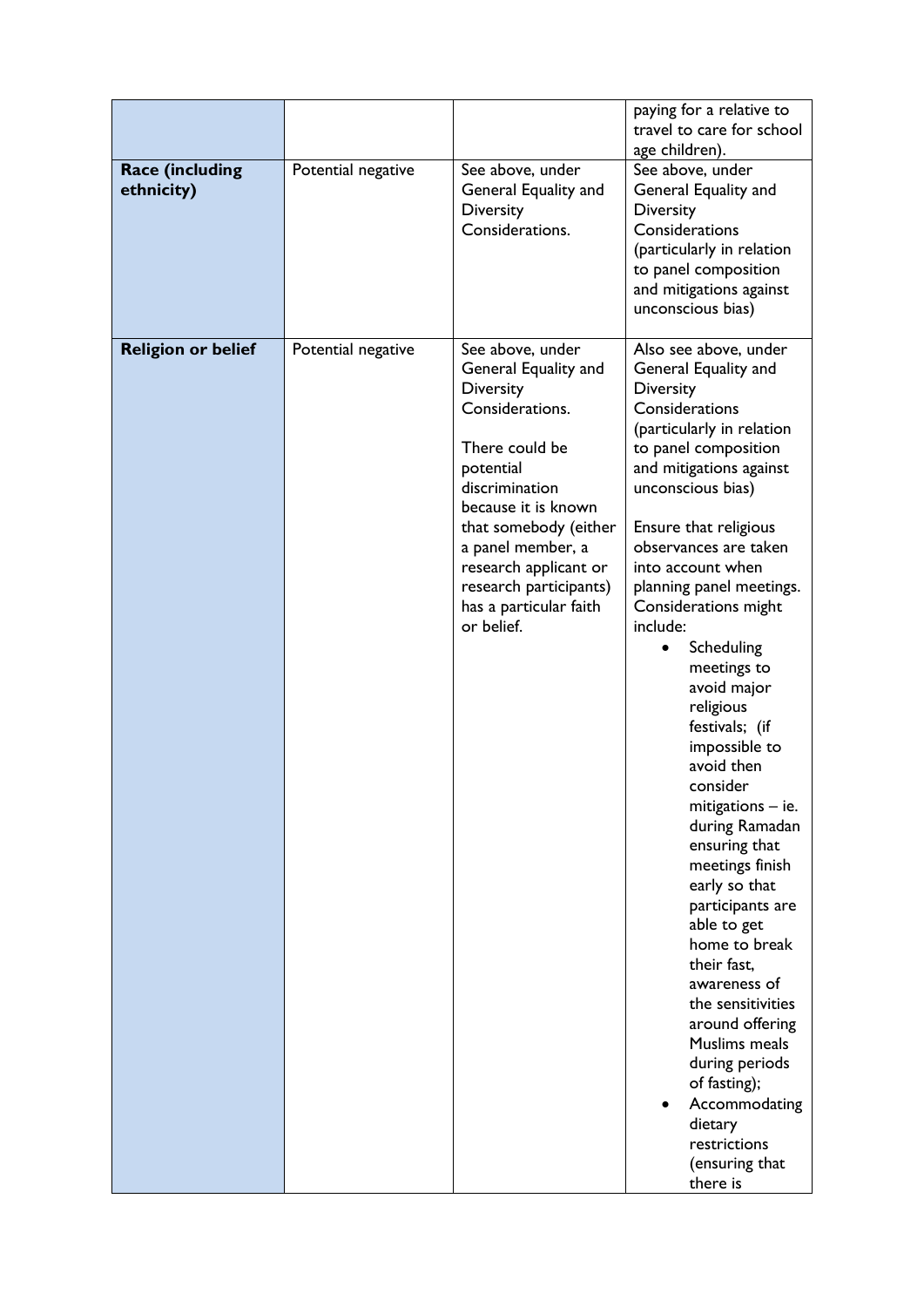|                           |                    |                                                                                                                                                                                                                                                                                                                                                                          | sufficient choice<br>to allow all<br>participants to<br>$eat -$<br>recognising that<br>some groups<br>cannot eat pork<br>or beef or<br>shellfish, that<br>others avoid<br>caffeine,<br>ensuring that<br>vegetarian food<br>is available if<br>Kosher or Halal<br>food is not<br>provided) etc.;<br>Not scheduling<br>٠<br>meetings such<br>that they would<br>require travel<br>late on Friday<br>evenings (Jewish<br>Sabbath) or on<br>Fridays (Friday<br>prayer, Islam)<br>Allowing prayer<br>breaks if<br>requested |
|---------------------------|--------------------|--------------------------------------------------------------------------------------------------------------------------------------------------------------------------------------------------------------------------------------------------------------------------------------------------------------------------------------------------------------------------|------------------------------------------------------------------------------------------------------------------------------------------------------------------------------------------------------------------------------------------------------------------------------------------------------------------------------------------------------------------------------------------------------------------------------------------------------------------------------------------------------------------------|
| <b>Sexual orientation</b> | Potential negative | Also see above, under<br>General Equality and<br><b>Diversity</b><br>Considerations.                                                                                                                                                                                                                                                                                     | Also see above, under<br>General Equality and<br>Diversity<br>Considerations.                                                                                                                                                                                                                                                                                                                                                                                                                                          |
| Sex (gender)              | Potential negative | Also see above, under<br>General Equality and<br><b>Diversity</b><br>Considerations.<br>Use of language can<br>present a barrier to<br>participation and it<br>may be perceived that<br>those with caring<br>responsibilities are<br>disadvantaged.<br>Panel members may<br>be disadvantaged and<br>unable to attend<br>meetings if they have<br>caring responsibilities | Also see above, under<br>General Equality and<br><b>Diversity</b><br>Considerations.<br>Ensure use of gender<br>neutral language in call<br>specification, guidance,<br>etc.<br>Ensure that the panel<br>has balanced gender<br>representation (aim for<br>no higher than 60:40<br>split)<br>Ensure that the meeting<br>location is suitable to<br>allow easy return home                                                                                                                                              |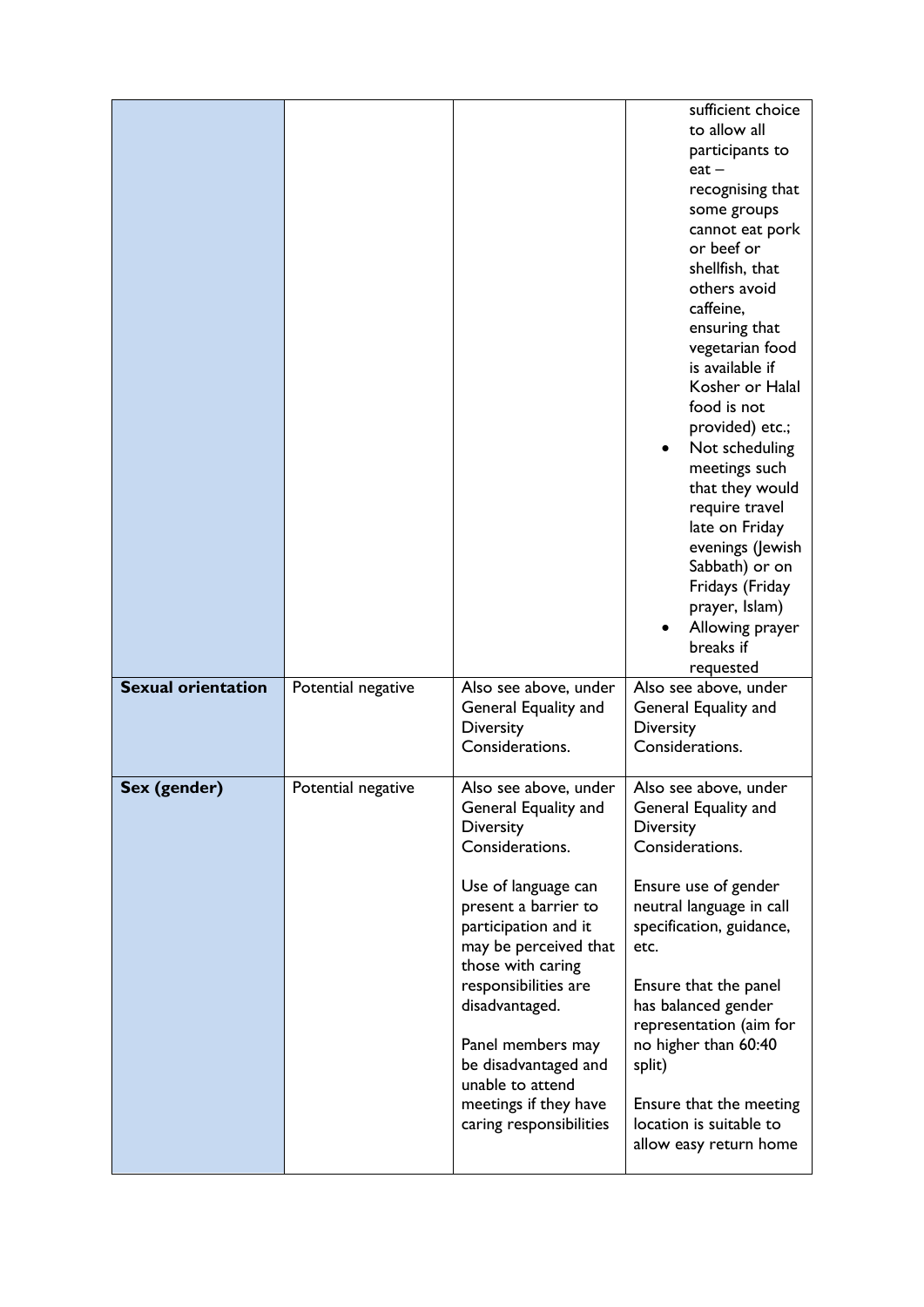| Age                                                                        |                                                                                                                                                                                                                                                                                                                  | Also see above, under<br>General Equality and<br>Diversity<br>Considerations.                                                                                                                                                                                                                                                                                                                | Reimbursement of<br>additional childcare<br>costs if the meeting<br>participant is otherwise<br>unable to attend (this<br>could include childcare<br>at the venue, additional<br>hours of childcare in the<br>child's usual setting or<br>paying for a relative to<br>travel to care for school<br>age children)<br>Also see above, under<br>General Equality and<br><b>Diversity</b><br>Considerations.                                                                                                                                                         |
|----------------------------------------------------------------------------|------------------------------------------------------------------------------------------------------------------------------------------------------------------------------------------------------------------------------------------------------------------------------------------------------------------|----------------------------------------------------------------------------------------------------------------------------------------------------------------------------------------------------------------------------------------------------------------------------------------------------------------------------------------------------------------------------------------------|------------------------------------------------------------------------------------------------------------------------------------------------------------------------------------------------------------------------------------------------------------------------------------------------------------------------------------------------------------------------------------------------------------------------------------------------------------------------------------------------------------------------------------------------------------------|
|                                                                            |                                                                                                                                                                                                                                                                                                                  | Early career<br>researchers* may be<br>disadvantaged as they<br>don't have the same<br>track record to draw<br>on as an experienced<br>researcher.<br>(*It is assumed that<br>early career<br>researchers are<br>generally younger<br>than their more<br>experienced peers,<br>although this by no<br>means always the<br>case. This is why this<br>point has been<br>included under 'age'). | Track record is not an<br>explicit criterion, given<br>likely relationship to<br>career stage and hence<br>(indirectly) age. Panel<br>members are briefed to<br>make clear that they<br>should be assessing the<br>application in front of<br>them and not reading<br>between the lines.<br>They should assess an<br>individual's capability to<br>deliver their proposed<br>research.<br>Use of a variety of<br>different communication<br>strategies including<br>social media to ensure<br>that our messages reach<br>the widest possible<br>target audience. |
| <b>Other</b><br>characteristics not<br>protected under<br>the Equality Act | Potential negative.<br><b>ESRC</b> is committed<br>to go above and<br>beyond bare<br>compliance with<br>Equalities legislation<br>to ensure that our<br>processes are as fair<br>and equitable as they<br>can be. For instance,<br>we wish to ensure<br>that potential<br>applicants and<br>stakeholders are not |                                                                                                                                                                                                                                                                                                                                                                                              | ROs need to be clear of<br>their responsibilities and<br>duty of care to their<br>employees. The<br>Research funding guide<br>states:<br>'The Research<br>Organisation is<br>responsible for<br>compliance with the<br>terms of the Equality<br>Act 2010 including any<br>subsequent<br>amendments introduced                                                                                                                                                                                                                                                    |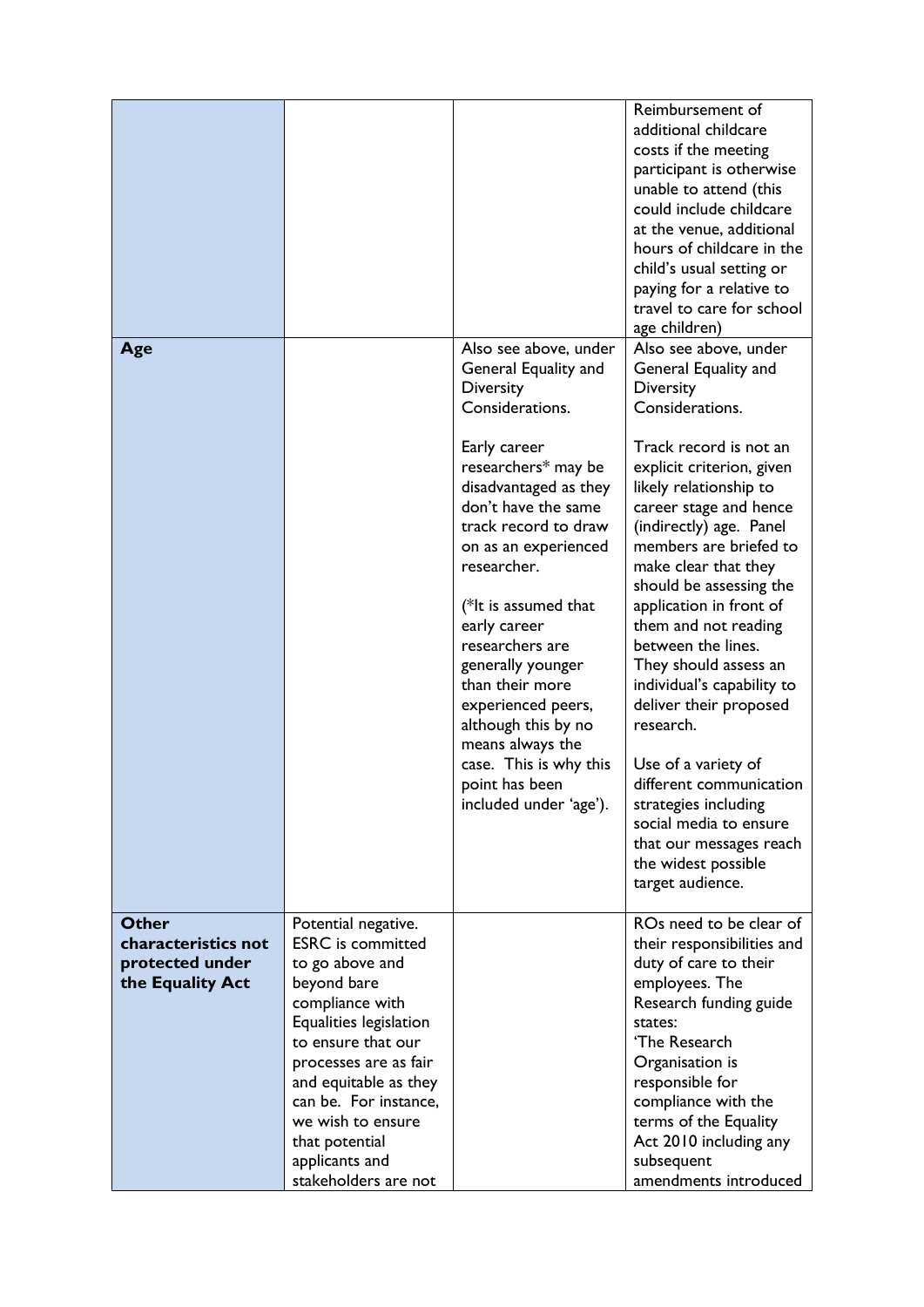| disadvantaged by     | while work is in                                 |
|----------------------|--------------------------------------------------|
| geography,           | progress; and for                                |
| institutional status | ensuring that the                                |
| etc.                 | expectations set out in                          |
|                      | the RCUK statement of                            |
|                      | expectations for                                 |
|                      | equality and diversity                           |
|                      | are met'.                                        |
|                      |                                                  |
|                      | Call specifications                              |
|                      | should draw attention                            |
|                      | to ESRC's aspirations                            |
|                      | around ED&I.                                     |
|                      | Applicants should be                             |
|                      | alerted to the fact that                         |
|                      | if they wish to                                  |
|                      | participate in an ESRC-                          |
|                      | led activity but find that                       |
|                      | they are barred from                             |
|                      | doing so as a                                    |
|                      | consequence of ED&I                              |
|                      | considerations they                              |
|                      | should contact the                               |
|                      | office for advice.                               |
|                      | We work to ensure                                |
|                      |                                                  |
|                      | that panels are balanced                         |
|                      | as far as possible (within<br>the constraints of |
|                      | quality and                                      |
|                      | appropriateness) across                          |
|                      | the range of protected                           |
|                      | characteristics, and                             |
|                      | across broader                                   |
|                      | characteristics including                        |
|                      | participation from post-                         |
|                      | 1992 and Russell Group                           |
|                      | institutions, ensuring                           |
|                      | that we have a good                              |
|                      | geographical spread of                           |
|                      | panel members across                             |
|                      | the four nations of the                          |
|                      | UK, and across a                                 |
|                      | diversity of career                              |
|                      | stages and paths.                                |